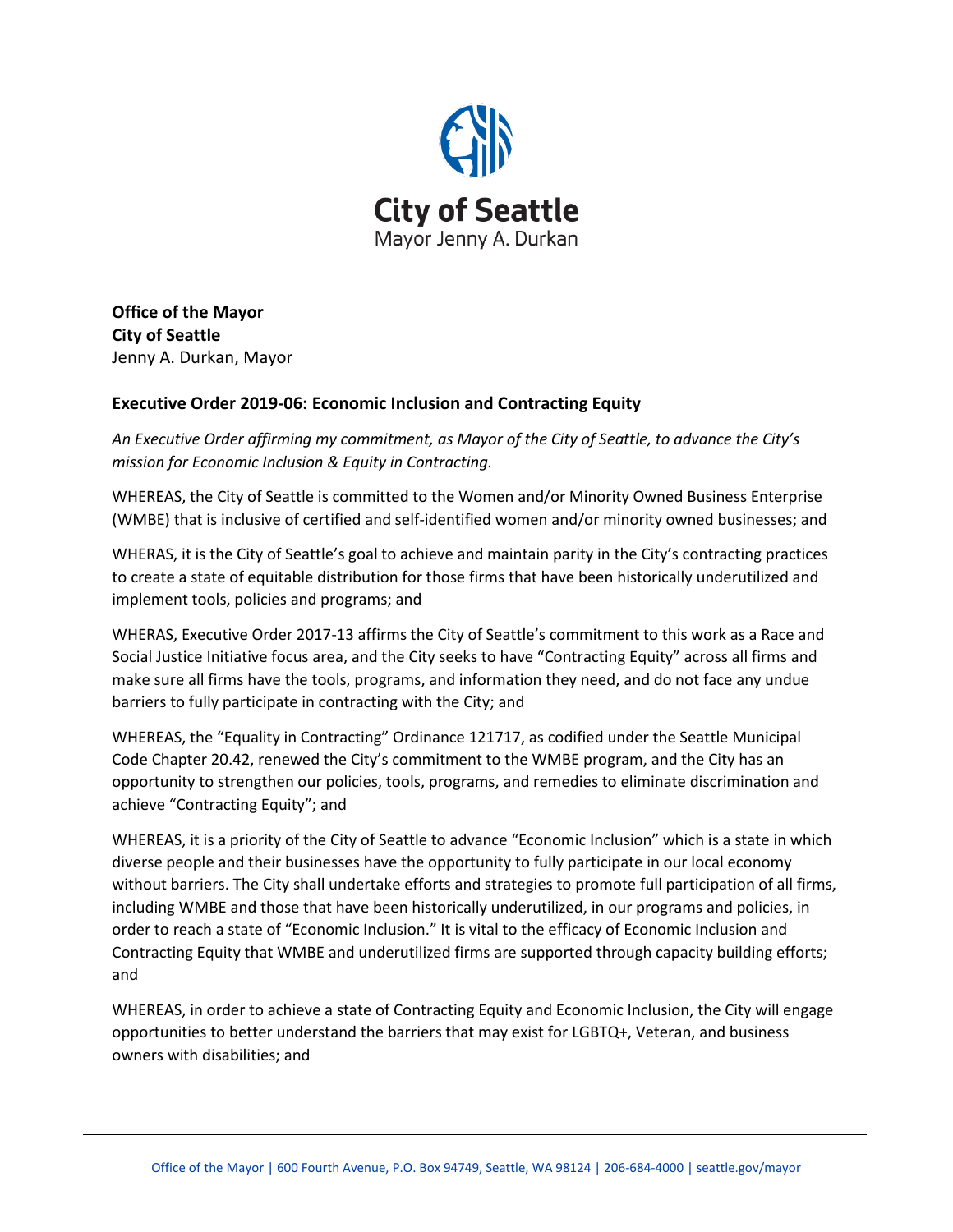Executive Order 2019-06 (Economic Inclusion and Contracting Equity) September 24, 2019 Page 2 of 4

WHEREAS, the Washington State Diversity, Equity & Inclusion Act (Initiative 1000), an initiative of the people that was passed by the Washington State Legislature, has the stated intent to guarantee every resident of Washington State equal opportunity and access to public education, public employment, and public contracting without discrimination based on their race, sex, color, ethnicity, national origin, age, sexual orientation, the presence of any sensory, mental, or physical disability, or honorably discharged veteran or military status by restoring affirmative action into state law through amendments to state law, including RCW 49.60.400 and 43.43.015; and

WHEREAS, the it is the interest of the City of Seattle to inform its procedures, policy and training efforts for the advancement of contracting equity.

NOW, THEREFORE, I, Jenny A. Durkan, Mayor of Seattle, hereby order:

## **Section 1. Contracting Equity Administration**

- A. To affirm the City's commitment to achieve and maintain parity in contracting with women and minority owned businesses and underutilized firms, the City shall commission a disparity study to inform a contracting equity policy including but not limited to data tracking provisions such as self-identification and certification, consistency and effectiveness of procurement practices in departments, technical assistance efforts to include viability of mentorship program. As part of the disparity study, the City shall analyze and recommend policy changes and act upon the presence of any barriers.
- B. The Department of Finance and Administrative Services (FAS) shall issue a competitive solicitation for annual funds to select a firm or organization to engage with the City to provide technical assistance support services for businesses interested in contracting with the City, including women and minority owned businesses and underutilized firms.
- C. The City of Seattle shall be inclusive of immigrant- or refugee-owned or emerging businesses by fostering participation in City contracting opportunities through language-appropriate outreach**.**  Building on Executive Order 2017-10, the City shall convene a workgroup consisting of the Office of Immigrant and Refugee Affairs (OIRA), Department of Neighborhoods (DON), Office of Emergency Management (OEM), FAS and other departments as appropriate, to develop a strategic and operational plan by the end of 2019 to improve utilization of community liaisons, interpreters and translators in contracting equity efforts.
- D. The City shall continue and expand outreach to women and minority owned businesses and underutilized firms. Executive departments shall:
	- 1. Submit annual contracting equity outreach plans to the Mayor's Office and FAS, to be approved by the Mayor's Office.
	- 2. Attend contracting equity outreach events, to include community organization events and meetings.
	- 3. Distribute anticipated project procurement opportunity information.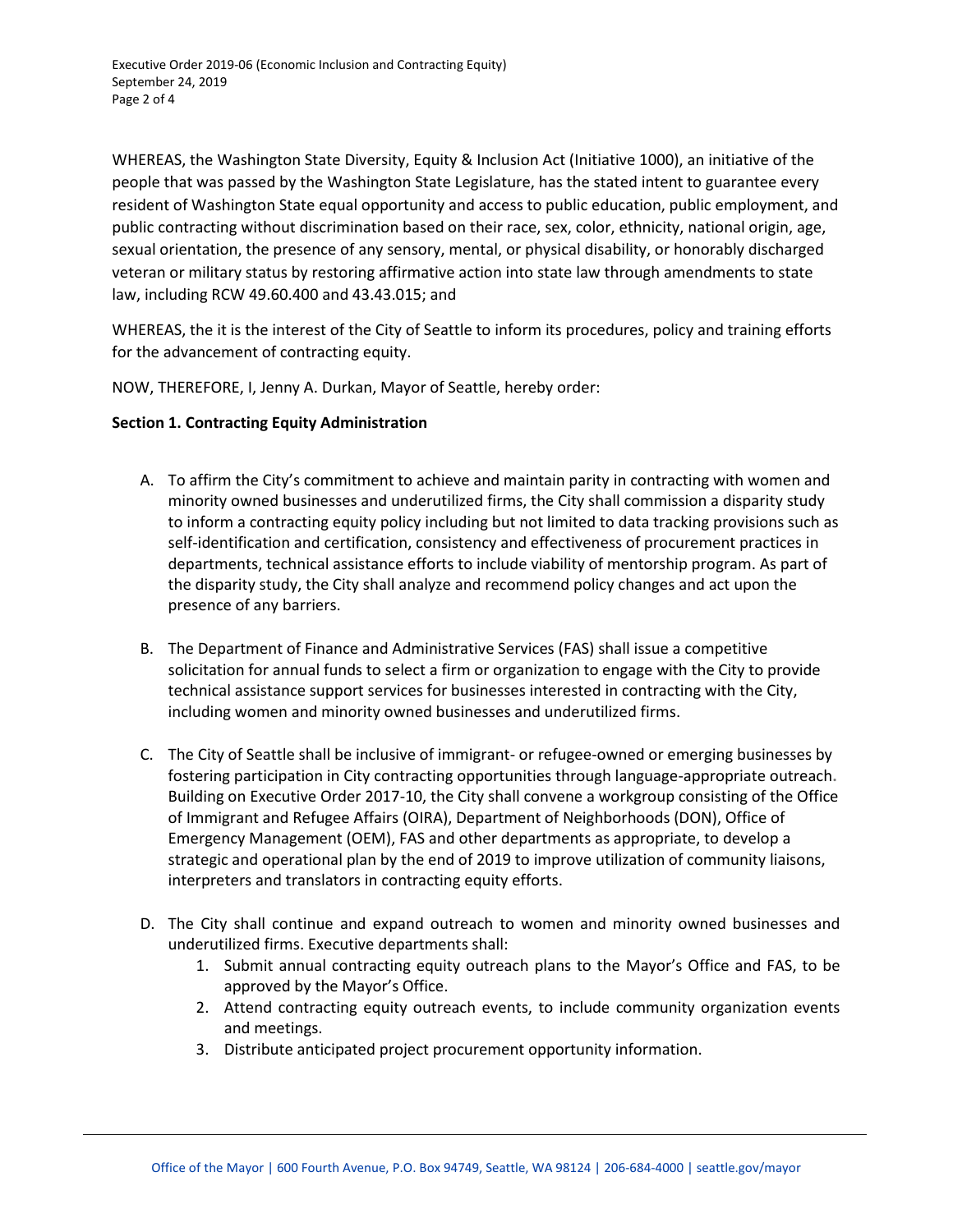- 4. Provide assistance to women and minority owned businesses and underutilized firms in navigating City and departmental processes and ensure equitable access to project management and buying staff, as well project information and opportunities.
- E. The Mayor's Office will convene a Mayoral Women and Minority Owned Businesses Advisory Committee to provide guidance and feedback on the City of Seattle contracting equity initiatives. The Advisory Committee will be composed of local women and minority owned businesses and other underutilized firms, including but not limited to, LGBTQ+, immigrant, refugee, emerging, small and disadvantaged businesses.
- F. Building on Executive Order 2017-01, the City shall convene a workgroup consisting of FAS, the Office of Economic Development (OED), and other departments as appropriate to develop a strategic and operational plan to ensure the City maximizes opportunities for applying appropriate contracting equity requirements for agreements with private parties. The workgroup shall include stakeholder engagement with women and minority owned businesses, underutilized firms, labor unions and those communities impacted by agreements with private entities.

## **Section 2. Contracting Equity Data and Compliance**

- A. A key component for contracting equity success entails closing the information gap experienced by women and minority owned businesses and underutilized firms. To ensure that businesses are receiving equitable access to information, departments shall conduct targeted outreach and provide online project information, to include anticipated procurement opportunities, timelines and specific staff contact information.
- B. Departments shall monitor their consultant commitments and promote good faith efforts to include women and minority owned businesses and underutilized firms in both prime and subconsultant roles. This shall include using existing B2GNow software to monitor subconsultant utilization on City consultant contracts.
- C. Expanding the City's Prompt Payment policy, the City shall establish citywide aspirational goals and strengthen compliance measures to ensure all consultants engaged in City contracts are being paid promptly. As a preliminary step in this effort, the Mayor has set a citywide prompt payment aspirational goal of 95% discontinuing varying prompt payment aspirational goals within departments.

## **Section 3. Contracting Equity Accountability and Reporting**

A. Contracting equity performance indicators shall be included in department director performance agreements. Metrics include, but are not limited to, departmental WMBE utilization in purchasing and consulting procurements as well as prompt payment performance.